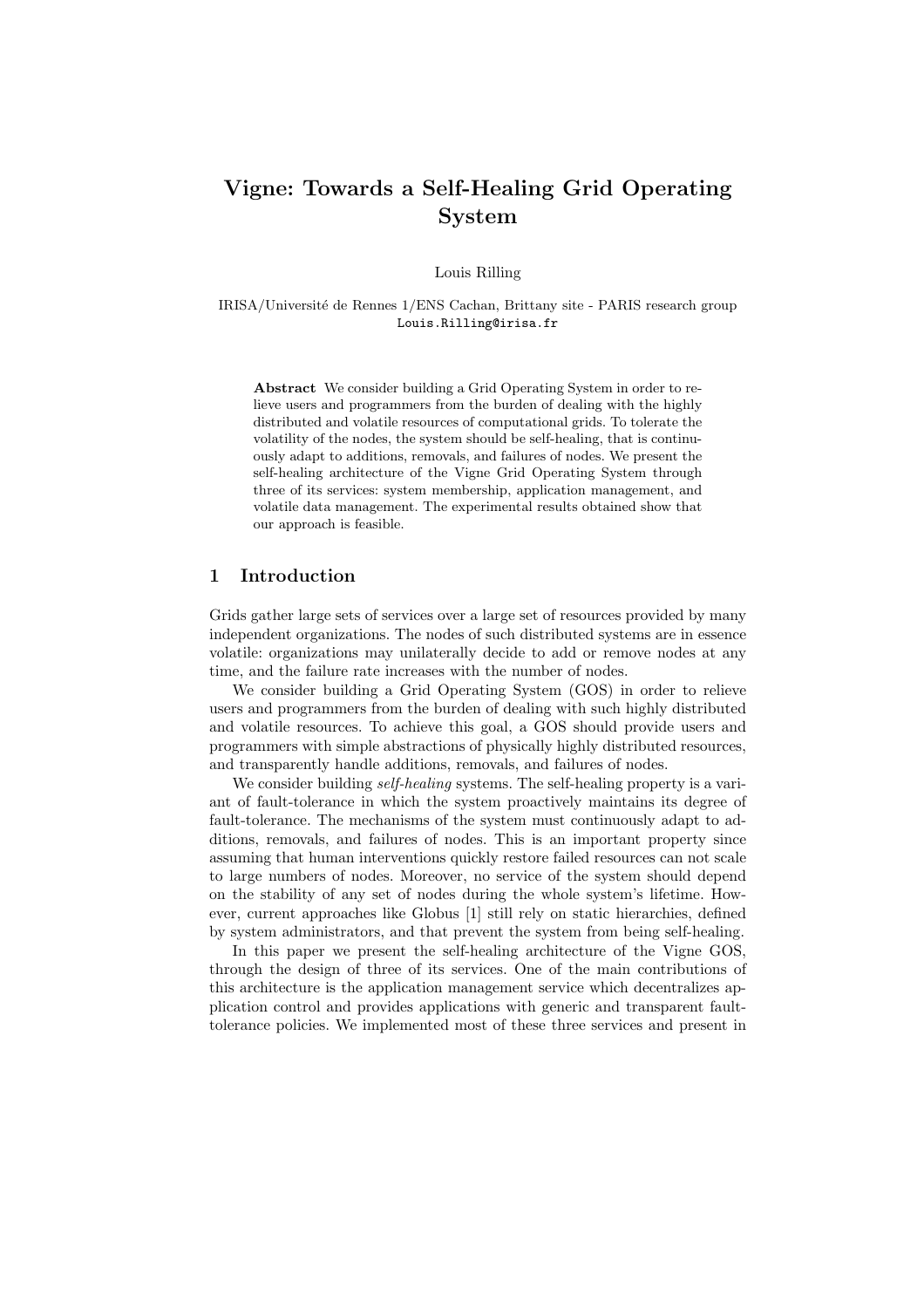this paper experimental results obtained by simulations, which show the feasibility of our approach.

The paper is organized as follows. We precise our model of distributed system in Sect. 2 and give an overview of Vigne in Sect. 3. Then we present three self-healing services of Vigne, namely system membership in Sect. 4, application management in Sect. 5, and volatile data management in Sect. 6. We present an experimental evaluation of the self-healing properties of volatile data management in Sect. 7, and discuss related work in Sect. 8. Finally, Sect. 9 concludes.

# 2 System Model

The nodes of the system belong to many independent organizations. For this reason we consider a (large scale) distributed system composed of nodes which can fail, recover (or be added), and be gracefully removed (the last two events are called reconfigurations in the paper). Nodes fail in a fail-stop manner. Failures can be detected using (unreliable) failure detectors. We do not consider byzantine failures, as they are relevant to security. We focus our work on the scalability and self-healing aspects, and expect security issues to be tackled in future work.

Users run distributed as well as sequential applications on this system. Many users may run many applications simultaneously, using the system as a computational power provider.

# 3 Overview of Vigne

We consider building a Grid Operating System (GOS). As any operating system, a GOS virtualizes the physical resources to provide users and programmers with simple abstractions. A set of services is depicted in Fig. 1. In this paper we focus on the self-healing aspect of a GOS.



Figure 1. Services of a Grid Operating System

The application management service (AMS) is the top-level service of the system. This service controls applications executions, and is the main service with which users interact. The AMS runs each application under the control of a dedicated self-healing agent called application manager. An application manager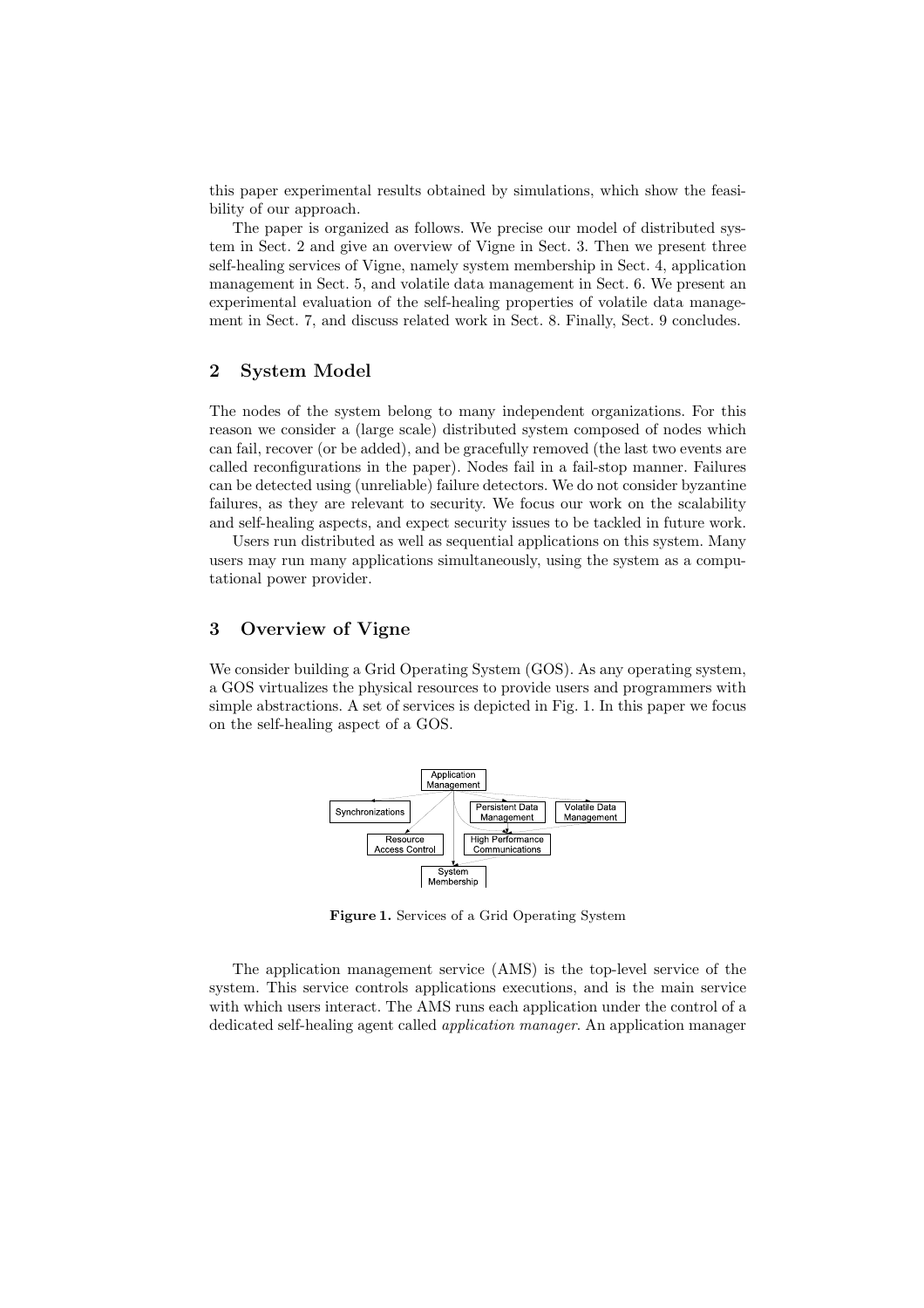acts on behalf of the user to run efficiently the application and to ensure that it terminates correctly, despite node removals and failures.

The persistent data management service stores data in logical files that have location-independent names. The lifetime of these files is independent from the lifetime of applications. Conversely, the volatile data management service (VDMS) manages volatile data that is private to applications. The VDMS offers abstractions of shared data to build distributed applications communicating through the shared-memory paradigm. Since data managed by the VDMS is volatile and private to a single application, the VDMS can apply fault-tolerance mechanisms that are less costly in resources and performance than the mechanisms needed for persistent data. The VDMS is based on fault-tolerant consistency protocols allowing to replicate shared data to improve performance [2].

The system membership service (SMS) is the basis on which all other services are implemented. The SMS connects the nodes of the system in a scalable, decentralized, and self-healing manner. The SMS of Vigne is based on a structured overlay network designed in recent research in the peer-to-peer field [3].

The other services are not discussed in this paper. We briefly describe them. The synchronization service provides applications with synchronization primitives comprising distributed semaphores and barriers. The high performance communication service provides applications as well as higher level services with communication primitives that adapt to parallel communication links and to the various security policies used on the nodes. The resource access control service enforces the resource sharing policy defined by organizations for their nodes.

The main principle driving our approach is to simplify as much as possible the job of users and programmers without restricting the field of applications. In particular the GOS should relieve users and programmers from dealing with failures. The next sections describe the self-healing properties of Vigne's membership, application management, and volatile data management services.

# 4 System Membership

The system membership service of Vigne must achieve two goals despite continuous reconfigurations and failures: maintain the nodes of the system in connection, and deliver accurate membership information to higher level services. The system membership service is based on a structured overlay network built using the structure and routing algorithms of Pastry [3], and the maintenance algorithms of Bamboo [4]. The basic mechanism implemented by the overlay network is key-based routing, which allows to build self-healing distributed hash tables (DHT). The keys of such DHTs can be used as location-independent names, as the overlay network routes a message to a key without needing that the sender knows which node hosts the key. DHTs are a sound basis to build self-healing higher-level services. This is illustrated in the next sections for the application management service and the volatile data management service.

Structured Overlay Network. Pastry connects the nodes of the system in a logical ring. Nodes have numerical names, called ID and represented in hexadecimal,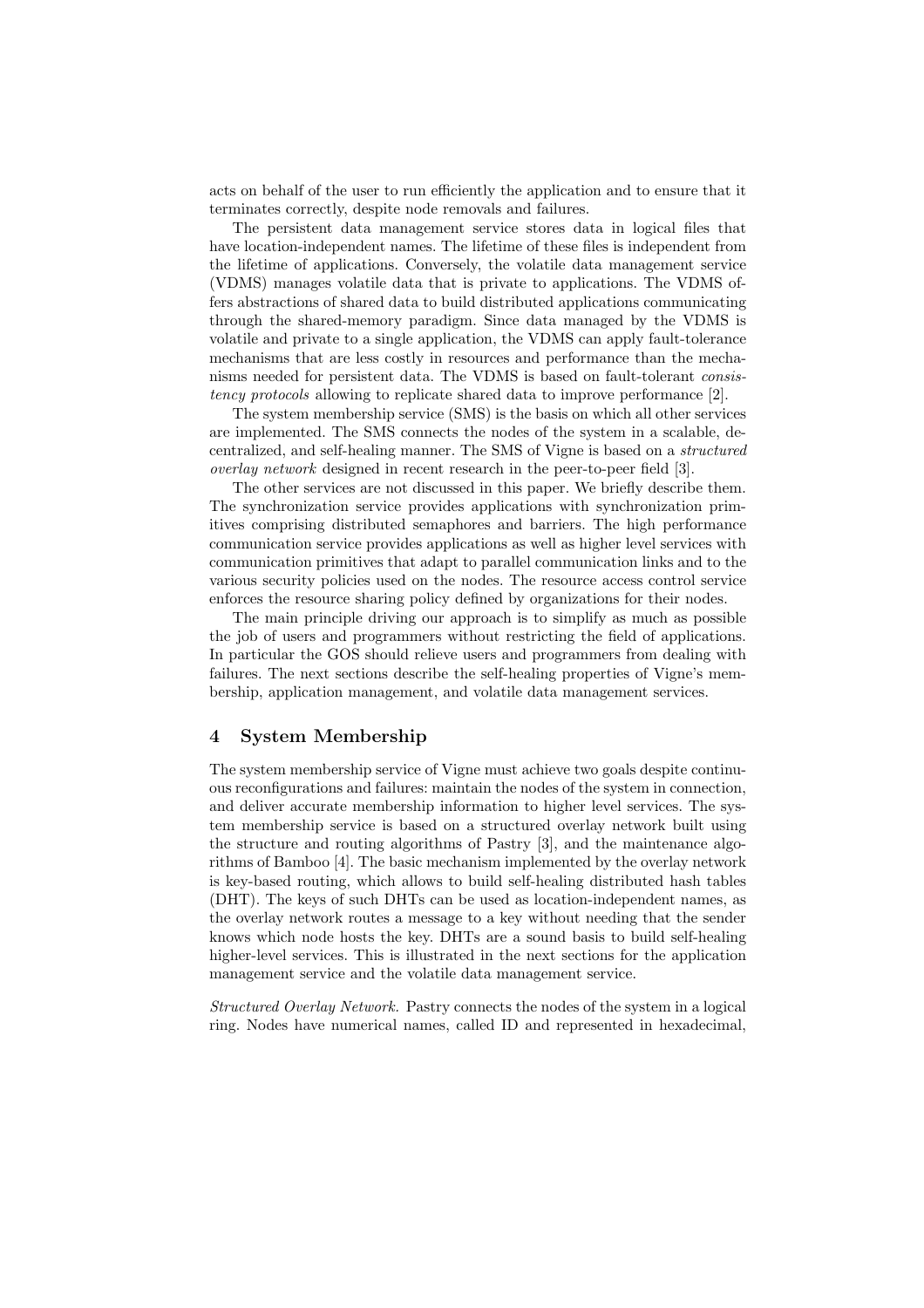and are placed in clockwise order on the ring. Pastry maps a key (also represented in hexadecimal) to the node having the numerically closest ID (see Fig. 2, left part). Pastry routes messages to keys following the logical ring and shortcut links that allow to limit the average number of routing hops to  $\log_{16} N$  with only  $O(\log N)$  links per node, where N is the number of nodes connected to the system. The overlay network is made self-healing using redundant links to the neighbors in the ring, and gossiping protocols to refill the routing tables [4].

Distributed Hash Tables. On top of this structured overlay network we have implemented a distributed hash table (DHT) service that provides generic management of self-healing DHTs. This service allows higher level services to define any number of DHTs. DHTs are generically made self-healing by automatically moving and replicating keys using a per-DHT defined replication degree. The nodes hosting the replicas of a key are the numerically closest neighbors (clockwise and counter clockwise) of the node to which the overlay networks maps the key (see Fig. 2, right part). Automatic replication management of the keys can be customized by higher level services (for instance application management).



Figure 2. Basic topology of a Pastry-based structured overlay network and mapping from keys to nodes (left part). Replication of keys in a self-healing DHT (right part).

#### 5 Application Management

The application management service is the main interface of the system for users. This service controls the execution of all applications in order to minimize the execution time and to reliably execute each application, that is to ensure that the application correctly terminates despite failures. A discussion on minimizing execution time is out of the scope of this paper. To reliably execute applications, the application management service of Vigne controls the execution of each application through a dedicated self-healing agent called application manager. In this section we present the design of these application managers.

Application managers have three main features: control applications execution in a decentralized manner, transparently handle failures and reconfigurations, and allow to flexibly define fault-tolerance policies for each application.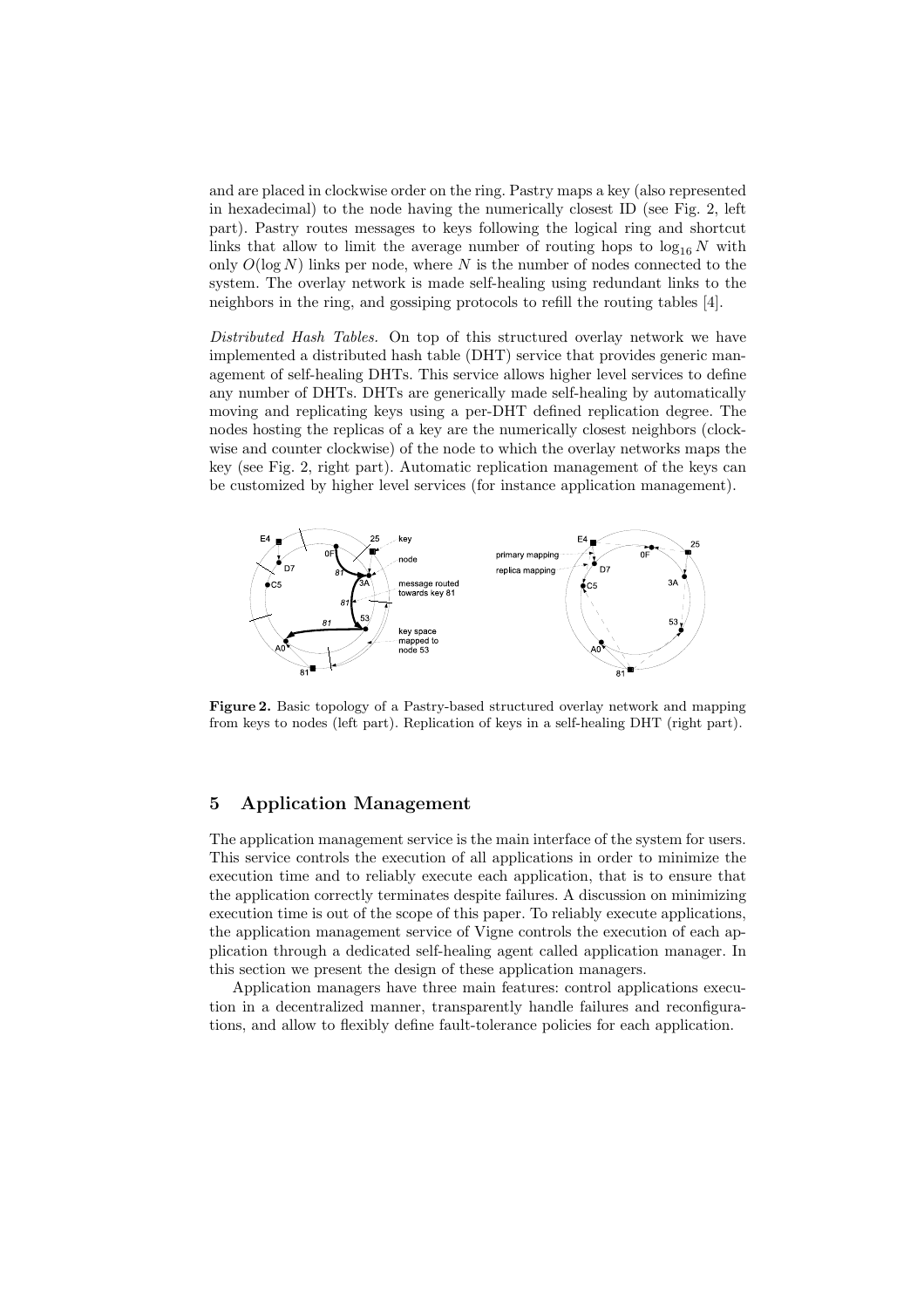Decentralized Control of Applications. Decentralization is achieved by placing application managers as keys in the application manager DHT (which is implemented using the system membership service, see Sect. 4). The keys are distributed over the whole system using secure hash functions, like SHA-1, to define the key's numerical name. Decentralization not only allows to avoid contention on certain nodes because of the load generated by application control, but also allows to limit the cost of a node removal or failure to the reconfiguration of few application managers. The cost of a node removal or failure is limited thanks to the locality properties of DHTs: only the application managers having a replica located on the removed (or failed) node are affected.

Transparent Handling of Failures and Reconfigurations. To relieve users from dealing with failures and reconfigurations, application managers transparently handle failures and reconfigurations from the point of view of users. Indeed, from the point of view of a user, a running application is represented by its application manager. To achieve transparency, an application manager is reachable through a location-independent name (its key in the application manager DHT), is selfhealing by replicating itself using a group communication system and the DHT service, and, to handle all removals or failures of nodes that host components of the application, applies a fault-tolerance policy.

A group communication system is used to actively replicate application managers. The messages sent to an application manager are atomically multicast to the group of replicas of the application manager. Provided that an application manager can be defined as a deterministic input / output state machine, this ensures that all replicas output the same sequence of messages. To ensure this determinism, the failure detection mechanisms used by an application manager to monitor an application interact with the application manager through the group communication system (see Fig. 3).

The nodes hosting the replicas are automatically chosen using the DHT service, which makes application managers self-replicating and self-healing. However, to keep the replicas synchronized, creating replicas must be done under the control of the group communication system. To this end, the DHT service only informs application managers of the nodes on which they should replicate. For this reason, we chose to build a group communication system based on the architecture defined in [5], which offers the required flexibility.

Application Fault-Tolerance Policies. To relieve users from dealing with failures, an application manager applies a fault-tolerance policy defined for the application. Thanks to this feature, application managers are a powerful and flexible mechanism to provide applications with generic fault-tolerance with minimal efforts from users and programmers. The fault-tolerance policy can be a generic predefined policy, for instance based on checkpointing and restart, or a policy specifically designed for the application, for instance make the application rebuild lost data using data from a previous computing step [6]. In each case, the application manager enforces a fault-tolerance policy by reacting to suspicions of nodes hosting components of the application (see Fig. 3, right part).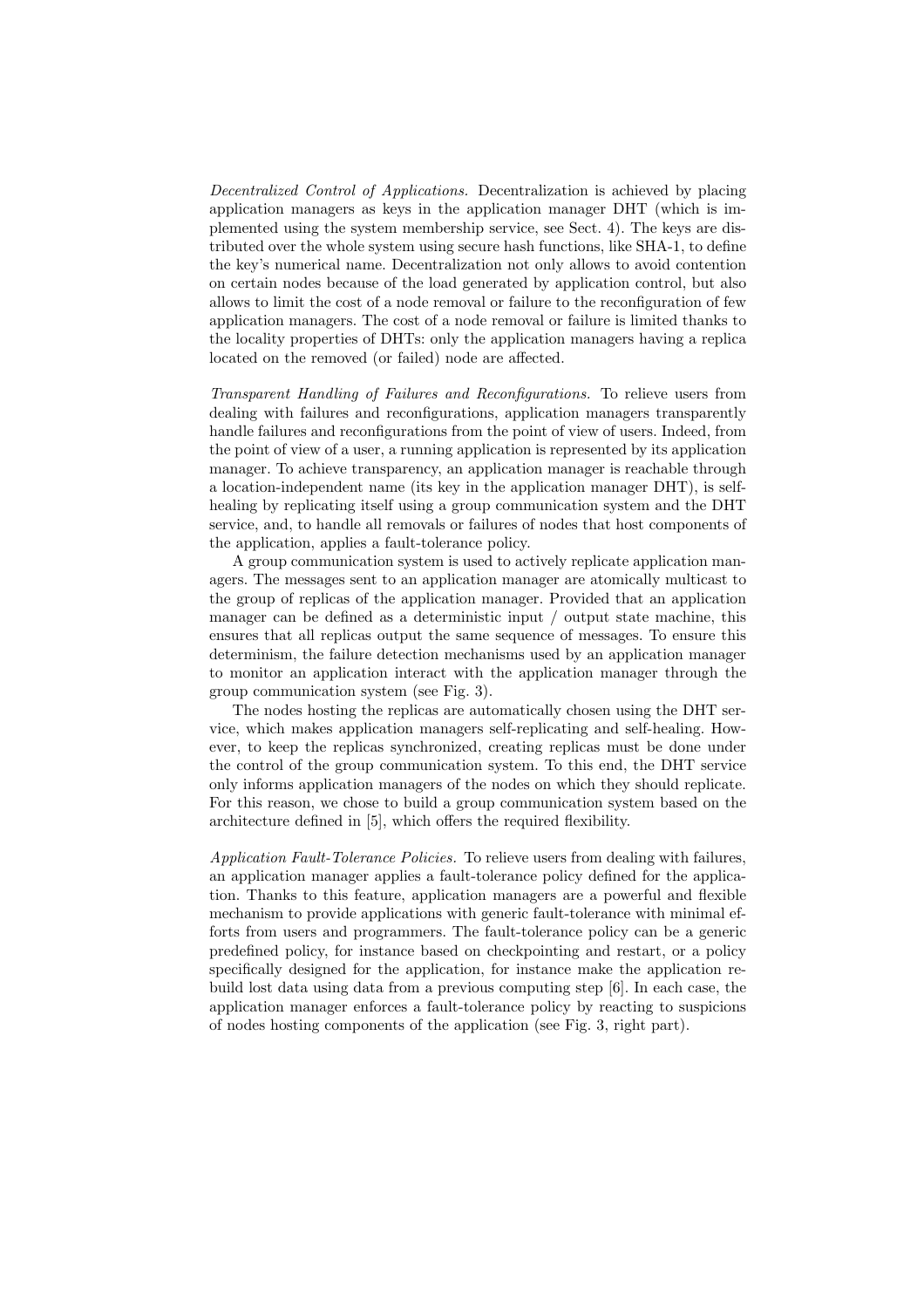

Figure 3. Communications between application components, failure detectors, and the replicas of an application manager, when creating (left) or destroying (center) components, or suspecting nodes (right).

## 6 Volatile Data Management

The volatile data management service (VDMS) helps programmers to build distributed applications that use the shared memory paradigm to communicate, offering to these programmers abstractions of shared objects to which processes can access using location-independent names. To achieve this the VDMS of Vigne includes consistency protocols to provide the programmer with consistency models on the values of the copies of a shared object.

We have studied two protocols ensuring atomic consistency. These protocols are based on the write-invalidate scheme, in order to obtain performance (see [2] for a discussion). Before granting write access rights to a copy, the protocols ensure that all other copies are invalid. In our protocols, at each time one (and only one) copy is distinguished as the master copy. Other copies become valid by retrieving the value of the master copy.

These protocols are based on protocols designed by K. Li [7]. K. Li's protocols were designed for a static system having reliable FIFO communication channels. We improved K. Li's protocols to handle multiple and simultaneous reconfigurations and failures, and to tolerate unreliable communication channels. To handle reconfigurations and failures, we leverage the application management and system membership services. We tolerate unreliable communication channels in order to improve the scalability of memory consumption. We have proved in [8] that in our approach the amount of memory consumed per node does not depend on the number of nodes in the system, whereas this cost is linear in the number of nodes if communication channels are made reliable in the communication layer.

Both protocols eventually rely on the application manager to ensure faulttolerance. However, we also handle reconfigurations and failures in the consistency protocols in order to limit the cost of the fault-tolerance mechanisms used by the application manager. For instance, in both protocols a copy may become useless when the node hosting it does not run processes of the application anymore. The removal or the failure of such nodes should not force the application manager to react (for instance by restarting the application). However, K. Li's protocols and their variants in the literature have to ensure that such copies are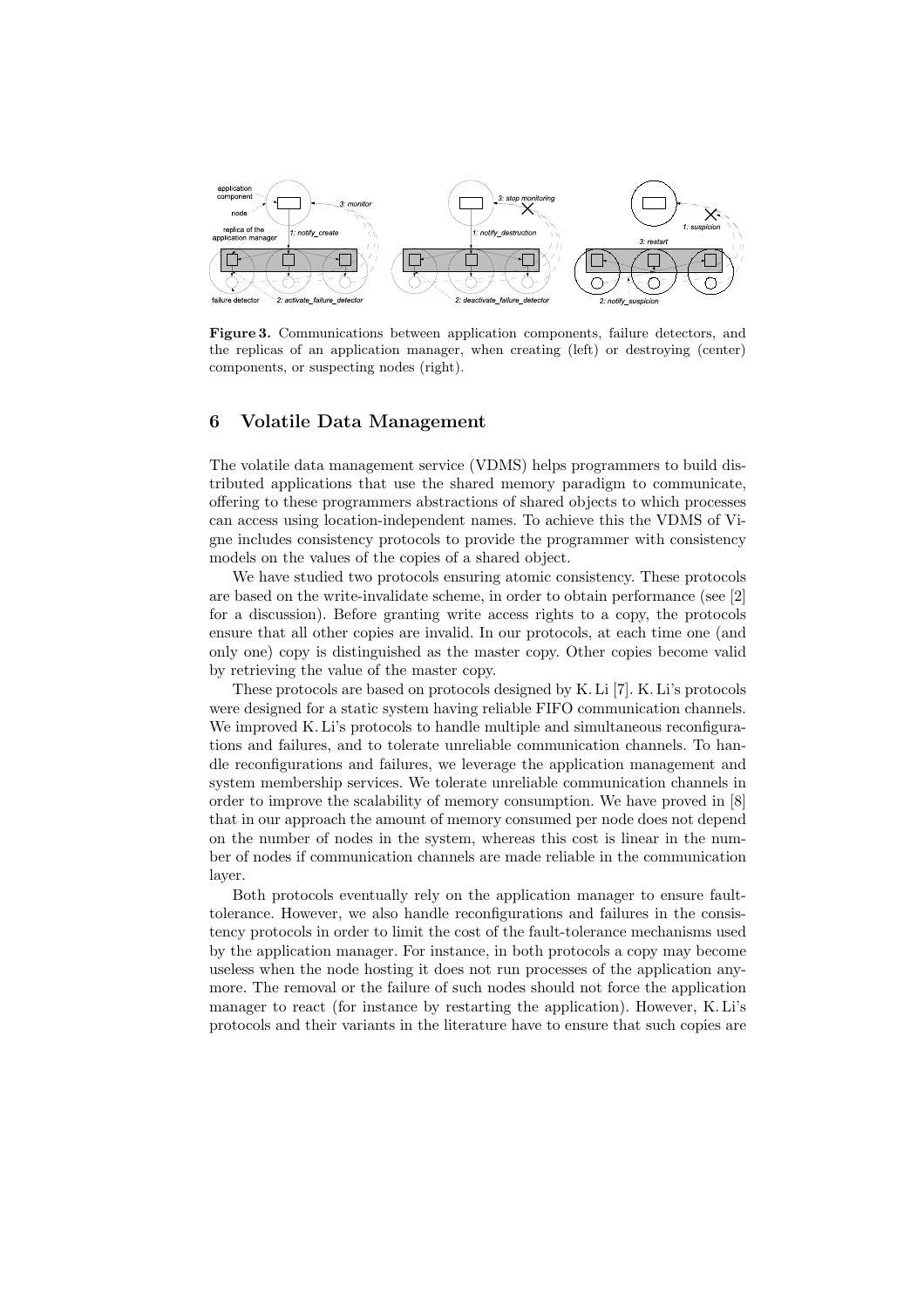invalid before granting write access rights to another copy, and for this reason they block if a copy, even useless, can not send acknowledgments. Using these protocols without adapting them to dynamic reconfigurations and failures would force the application manager to perform costly fault-tolerance operations (for instance, restart the application) when no process of the application is lost.

In the first protocol, called STAT, object managers handle access requests from copies and redirect them to the master copy. In order to avoid contention, these object managers are distributed over a DHT. Compared to similar protocols, this allows the protocol to handle reconfigurations simply since object managers have location-independent names and remain reachable thanks to the self-healing management of the structured overlay network and of the DHT.

In the second protocol, called DYN, the copies organize themselves in chains of references towards the master copy. Compared to the STAT protocol, this avoids paying the latency of routing a message through the overlay network for each access request from a copy. However, reconfigurations break these chains. Therefore we added backup object managers, which are located in a DHT, and to which the master copy periodically publishes its location. A copy sends an access request to the backup object manager only when it suspects that its chain towards the master copy is broken.

# 7 Experimental Evaluation

We have implemented the membership, application management, and volatile data management services (VDMS) of Vigne, except advanced fault-tolerance policies and application manager replication which will be implemented and evaluated later. Based on this implementation, we present an evaluation of the self-healing property of the VDMS. An evaluation of the system membership service figures in [9].

We show the failure resilience of the consistency protocols of the volatile data management service, using a discrete event simulator coupled to the running Vigne prototype. To do this, we simulated the execution of a single writer multiple readers application on a set of 2000 volatile nodes. Node additions and failures were injected using traces collected in the Gnutella peer-to-peer file sharing application on the Internet [10], which represents an extreme case of volatility compared to an industrial grid environment (see the right part of Fig. 4 for the cumulative number of failures injected during the experiment).

Each component of the application runs 1000 loops composed of two phases. In the first phase, the writer writes a value to a shared object, and in the second phase all other components (the readers) read the value of the shared object. With this access pattern, each access from a component to its copy generates an access request. We ran experiments for 20 to 400 readers.

Upon a failure of a node hosting a component of the application, the application was immediately restarted. Coordinated checkpoints were taken before each iteration. In the simulator, coordinated checkpoints and restarts are done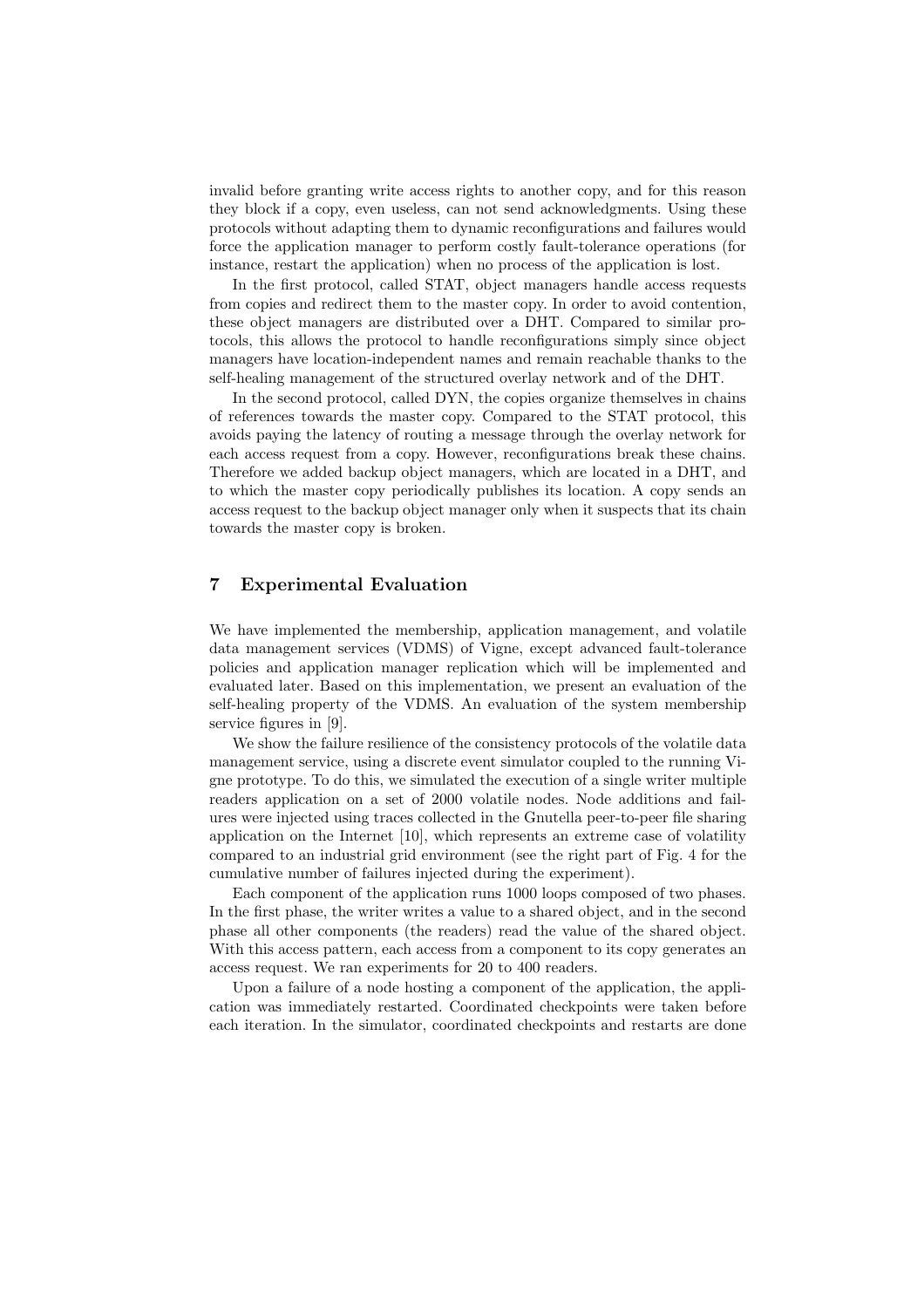in null time, which allows us to observe the impact of node volatility on the other fault-tolerance mechanisms used in the protocols.

Figure 4 (left part) shows the progression of the application for both protocols and sample numbers of readers. The performance of the DYN protocol is much better than the performance of the STAT protocol. The progression of the application with the DYN protocol is almost linear even with a high number of readers (see Fig. 4, center part). In contrast, the performance of the STAT protocol degrades quickly when the number of readers increases. The nodes routing tables of the overlay network are continuously damaged and repairing which critically increases the latencies of the routed messages used in each access request. We also observe this effect with the DYN protocol each time the application is restarted, since messages are routed to reset the protocol (see Fig. 4).

These results suggest that the DYN protocol tolerates well frequent failures. Moreover, these results suggest that DHTs should be used with care in execution paths which are critical for application performance. These results also suggest that the STAT protocol is useless, but we showed in [8] that the STAT protocol exhibits better performance than the DYN protocol for applications having access patterns in which many write accesses are concurrent with other accesses.



Figure 4. Performance of STAT and DYN in a highly dynamic configuration

### 8 Related Work

Grid Operating Systems. Many grid infrastructures, including Globus [1], Legion [11], GridOS [12], and 9grid [13], provide operating system-like services. Globus, Legion, and GridOS are designed as middleware to ease the portability on heterogeneous operating systems, whereas 9grid is an integrated grid operating system which design is simple partly because it enforces that all applications run on top of the services. Between these two extreme approaches, Vigne adapts existing operating systems to, on the one hand, keep legacy interfaces and run legacy applications, and on the other hand, enforce resource sharing policies and provide generic application management.

In all these infrastructures, fault-tolerance is addressed for the services, but only to a limited extent because the systems rely on static hierarchies defined by system administrators. In contrast, Vigne's services are designed to be fully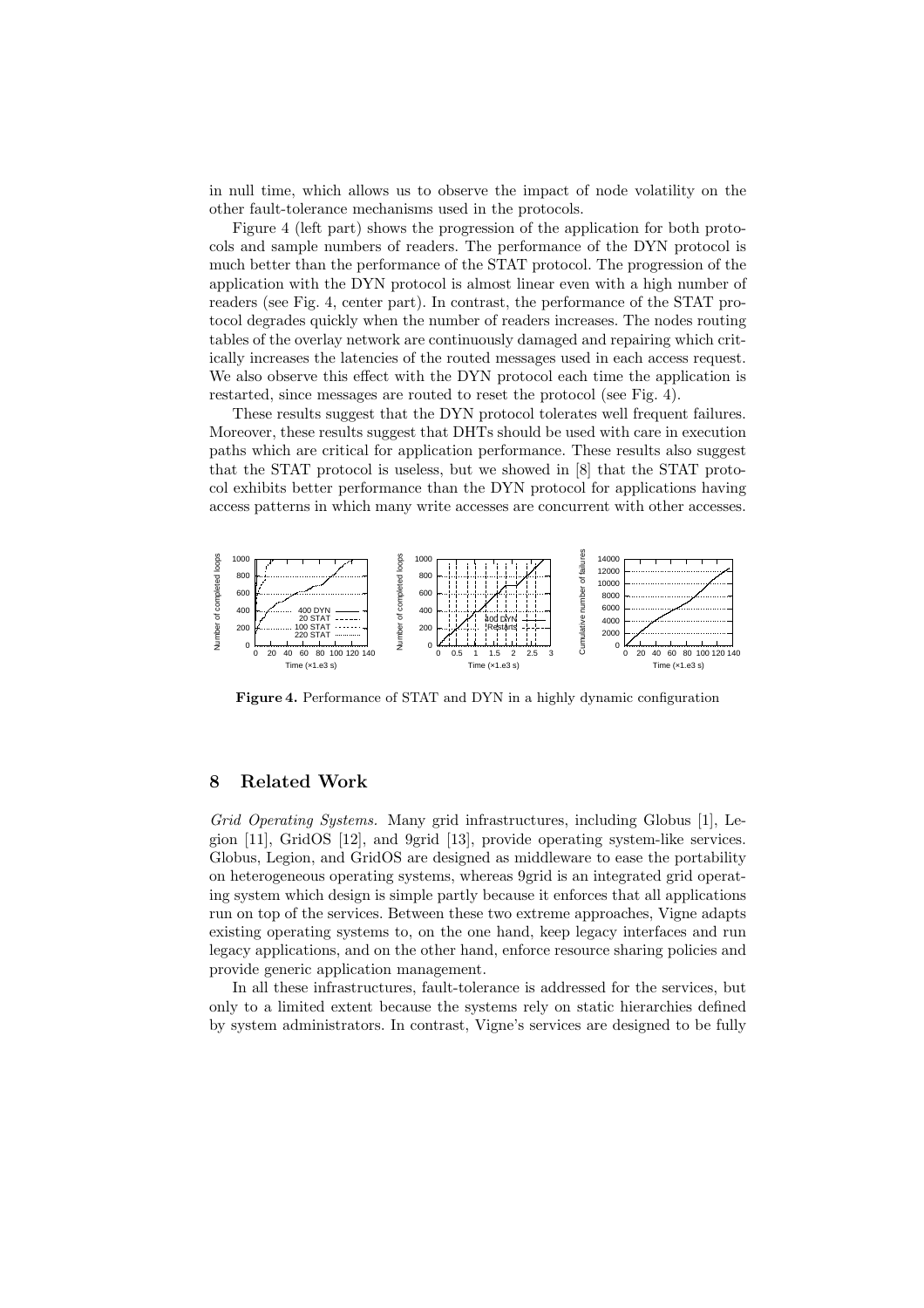self-healing in order to continuously tolerate failures of any node in the system, without needing any action from system administrators.

In current grid infrastructures, fault-tolerance is not addressed for applications, the main assumption being that this task should be left to applicationspecific services. In contrast, as a true grid operating system should do, Vigne provides generic application fault-tolerance services that should meet the needs of most of the use cases, and helps applications to define custom mechanisms for the other use cases.

Membership. We based our system membership service on a Pastry-like structured overlay network. Other works, including JXTA [14] and NaradaBrokering [15], aim at providing infrastructures to build high level peer-to-peer services. JXTA is built on an hybrid structured peer-to-peer network and provides a loosely consistent DHT, which model differs from the DHTs we are using. JXTA's DHT only stores advertisements for resources bound to peers. In particular, this DHT does not manage the location and the replication of the objects for which it stores advertisements.

NaradaBrokering provides a communication infrastructure including scalable event-delivery and publish-subscribe to build high level services. NaradaBrokering's features are complementary to the features of our system membership service. However, the brokering infrastructure's design assumes that a set of nodes remains relatively stable, and the volatility of the nodes is mostly considered for the clients of the brokering services.

Application Management. Few projects include generic application management services to execute applications reliably. Chameleon [16] and XtremWeb [17] provide fault-tolerance mechanisms for a variety of programming models. In particular, Chameleon provides users with generic mechanisms for various faulttolerance policies. In both systems, application management relies on a centralized entity (the main fault-tolerance manager in Chameleon, or the coordinator in XtremWeb), which is itself made reliable by replication on a static set of nodes. As a major contribution, our application managers decentralize application management, which is better to avoid contention and to resist to massive failures. Moreover application managers are replicated on dynamic sets of nodes, which allows them to adapt to any reconfiguration in the system.

Shared Data Management. Several projects, like JuxMem [18] or Pastis [19], provide mutable shared data management in large scale distributed systems composed of volatile nodes. Compared to our volatile data management service, these systems consider persistent data, which prevents them from providing programmers with an integrated fault-tolerance solution taking programs and data into account. In JuxMem, applications have to adapt to the fault-tolerance mechanisms used for the data, which makes fault-tolerance not fully transparent to the programmers. In Pastis, the replication degree of the data is maintained to keep the data available, but no mechanism allows application fault-tolerance mechanisms to synchronize with consistent versions of the data. Fault-tolerant volatile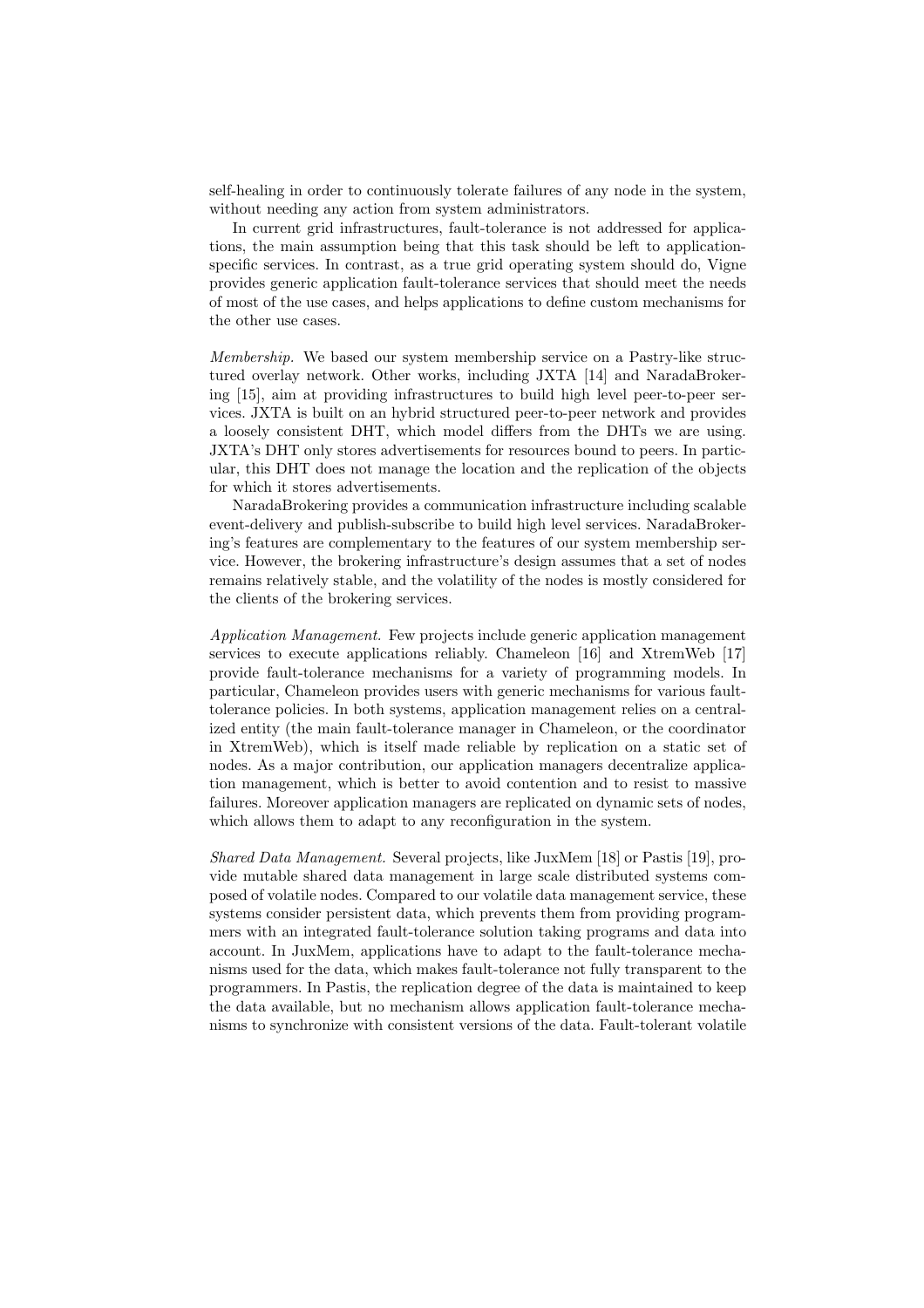data management has only been studied in the context Distributed Shared Memory systems [20], which only consider clusters of workstations composed of at most a few hundreds of nodes that rarely undergo reconfigurations or failures.

#### 9 Conclusion

In this paper we have presented the design of three self-healing services of the Vigne Grid Operating System. The self-healing property is important to ensure the availability of the system and to relieve users and programmers from dealing with reconfigurations and failures. This paper brings two contributions. As the the volatile data management service illustrates, the system membership service and the application management service that we presented constitute a sound basis for a grid operating system. In particular, with application managers our application management service decentralizes application control and provides applications with generic and transparent fault-tolerance. Thanks to application managers, the consistency protocols of our volatile data management service are the first ones based on the write-invalidate scheme for performance and tolerating multiple simultaneous failures. The experimental results on highly dynamic configurations suggest that the chosen self-healing architecture is feasible.

Future work includes enhancing the volatile data management service to enable programmers to choose between various consistency models, still without having to handle failures. We will also implement the group communication system described in [5]. This will complete the self-healing architecture of Vigne and will allow us to evaluate the application management service. In particular, we will be able to evaluate various fault-tolerance policies.

### 10 Acknowledgments

The author would like to thank Emmanuel Jeanvoine for his participation in designing Vigne, and Christine Morin for her valuable advices and comments.

## References

- 1. Foster, I., Kesselman, C., eds.: The Grid: Blueprint for a New Computing Infrastructure. Morgan Kaufmann, San Francisco, CA, USA (1999)
- 2. Rilling, L., Morin, C.: A practical transparent data sharing service for the grid. In: Proc. Fifth International Workshop on Distributed Shared Memory (DSM 2005), Cardiff, UK (2005) Held in conjunction with CCGrid 2005.
- 3. Rowstron, A., Druschel, P.: Pastry: Scalable, decentralized object location, and routing for large-scale peer-to-peer systems. In: Proceedings of Middleware 2001. Volume 2218 of Lecture Notes in Computer Science., Springer (2001) 329–350
- 4. Rhea, S., Geels, D., Roscoe, T., Kubiatowicz, J.: Handling churn in a DHT. In: Proceedings of the USENIX Annual Technical Conference. (2004) 127–140
- 5. Mena, S., Schiper, A., Wojciechowski, P.: A step towards a new generation of group communication systems. In: Proceedings of Middleware 2003. Volume 2672 of Lecture Notes in Computer Science., Springer (2003) 414–432